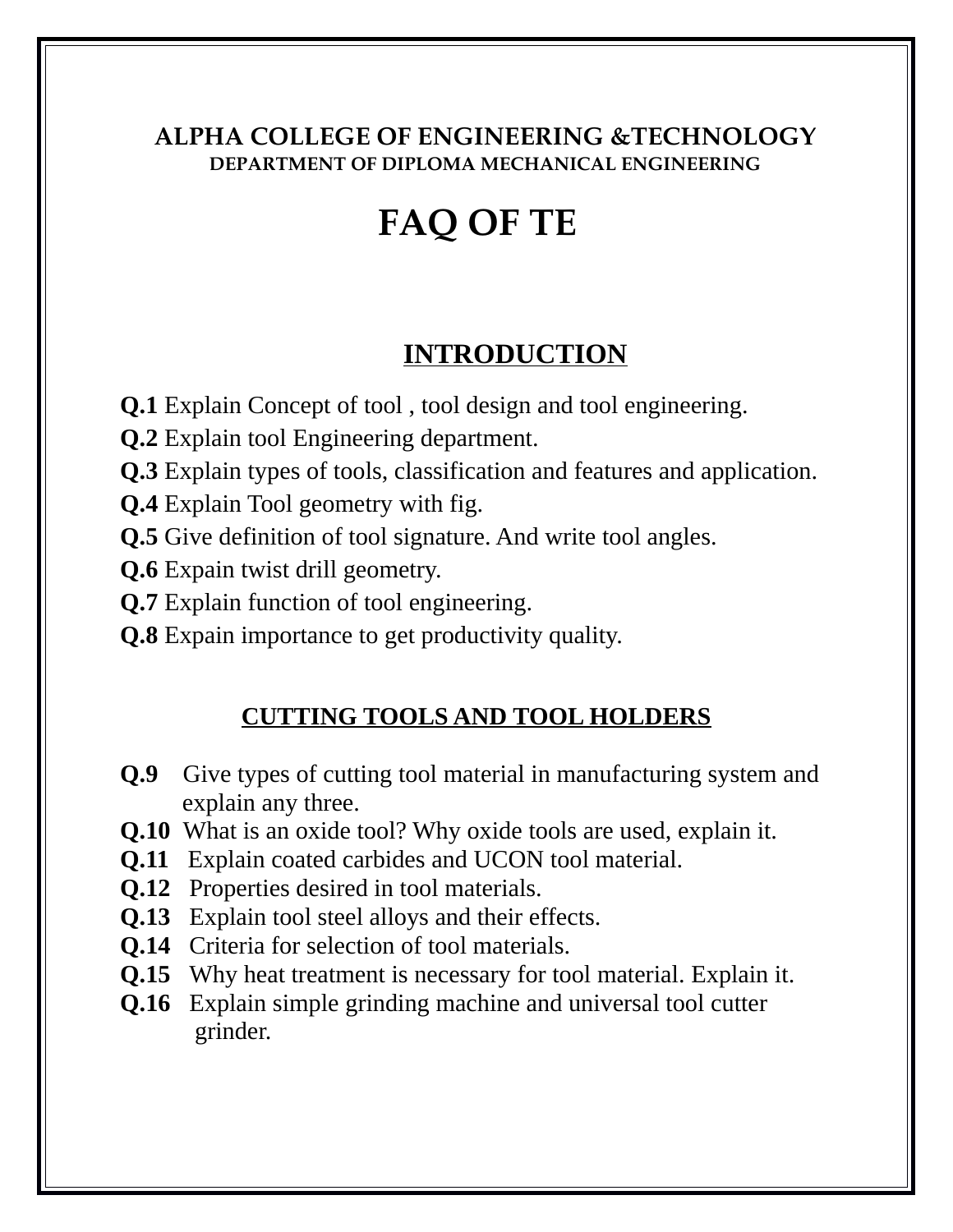#### **LOCATING AND CLAMPING DEVICES**

- **Q.17** Explain locating and clamping principles.
- **Q.18** Explain internal locators,pin locators,v- block locators,fixed stop locators.
- **Q.19** Explain c- washer,screw clamp ,Toggle clamp.
- **Q.20** Explain Degree of freedom. Explain concept and importance.
- **Q.21** Explain 3-2-1 principle of location.
- **Q.22** Explain Full proofing and ejecting.
- **Q.23** Explain wedge clamp and Power clamp.

#### **JIGS AND FIXTURES**

- **Q.24** Give defination of jigs and fixtures. Give list of general principal of jigs and fixtures design.
- **Q.25** Give difference between jigs and fixtures.
- **Q.26** Explain types of jigs ,sketches with working and application of jigs.
- **Q.27** Explin jig bushes with fig.
- **Q.28** Explain types of Fixtures,Sketches with nomenclature,working and application and application of fixtures
- **Q.29** Explain Broaching fixtures, Assembly fixtures.
- **Q.30** Explain Welding fixtures, milling fixtures.